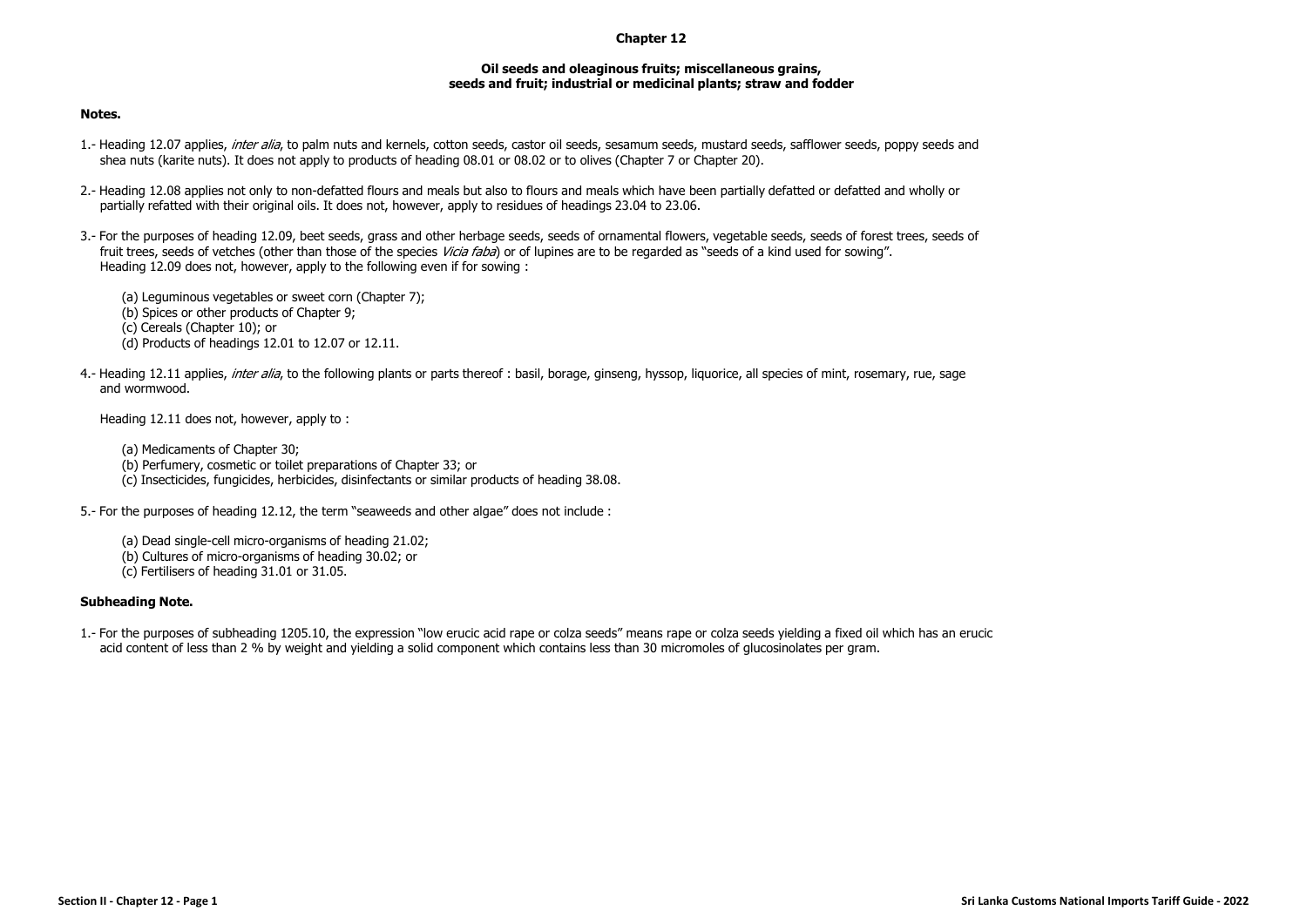|               |                          |   |                                                                                              |          | ICL/        |           | <b>Preferential Duty</b><br>Gen |           |           |           |           |           |           |           |           |             |            |             | <b>Excise</b> | ${\sf s}$ |                |
|---------------|--------------------------|---|----------------------------------------------------------------------------------------------|----------|-------------|-----------|---------------------------------|-----------|-----------|-----------|-----------|-----------|-----------|-----------|-----------|-------------|------------|-------------|---------------|-----------|----------------|
| <b>HS Hdg</b> | <b>HS Code</b>           |   | <b>Description</b>                                                                           | Unit     | <b>SLSI</b> | <b>AP</b> | <b>AD</b>                       | <b>BN</b> | <b>GT</b> | <b>IN</b> | <b>PK</b> | <b>SA</b> | <b>SF</b> | <b>SD</b> | <b>SG</b> | <b>Duty</b> | <b>VAT</b> | <b>PAL</b>  | <b>Cess</b>   | (S.P.D)   | $\overline{c}$ |
|               |                          |   |                                                                                              |          |             |           |                                 |           |           |           |           |           |           |           |           |             |            |             |               |           |                |
| 12.01         |                          |   | Soya beans, whether or not broken (+).                                                       |          |             |           |                                 |           |           |           |           |           |           |           |           |             |            |             |               |           |                |
|               |                          |   |                                                                                              |          |             |           |                                 |           |           |           |           |           |           |           |           |             |            |             |               |           |                |
|               | 1201.10.00               |   | Seed                                                                                         | kq       |             |           |                                 |           |           |           |           |           |           |           |           | 15%         | 8%         | 10.0%       |               |           |                |
|               | 1201.90.00               |   | Other                                                                                        | kg       |             |           |                                 |           |           |           |           |           |           |           |           | 15%         | 8%         | 10.0%       |               |           |                |
| 12.02         |                          |   | Ground-nuts, not roasted or otherwise<br>cooked, whether or not shelled or<br>broken $(+)$ . |          |             |           |                                 |           |           |           |           |           |           |           |           |             |            |             |               |           |                |
|               |                          |   |                                                                                              |          |             |           |                                 |           |           |           |           |           |           |           |           |             |            |             |               |           |                |
|               | 1202.30.00               |   | Seed                                                                                         | kg       | <b>TS</b>   |           |                                 |           |           |           |           |           |           |           |           | 15%         | 8%         | Ex          | 15%           |           |                |
|               | 1202.41.00               |   | Other:<br>In shell                                                                           | kg       | <b>TS</b>   |           |                                 |           |           |           |           |           |           |           |           | 15%         | 8%         | 10.0%       | 15%           |           |                |
|               | 1202.42.00               |   | Shelled, whether or not broken                                                               | kg       | <b>TS</b>   |           |                                 |           |           |           |           |           |           |           |           | 15%         | 8%         | 10.0%       | 15%           |           | $\ast$         |
|               |                          |   |                                                                                              |          |             |           |                                 |           |           |           |           |           |           |           |           |             |            |             |               |           |                |
| 12.03         | 1203.00.00               |   | Copra.                                                                                       | kq       |             |           |                                 |           |           |           | Free      |           |           |           | Free      | Free        | 8%         | 10.0%       |               |           |                |
|               |                          |   |                                                                                              |          |             |           |                                 |           |           |           |           |           |           |           |           |             |            |             |               |           |                |
| 12.04         | 1204.00.00               |   | Linseed, whether or not broken.                                                              | kg       |             |           |                                 |           |           | Free      | Free      |           | 5%        | 4.5%      |           | 10%         | 8%         | Ex          |               |           |                |
| 12.05         |                          |   | Rape or colza seeds, whether or not<br>broken.                                               |          |             |           |                                 |           |           |           |           |           |           |           |           |             |            |             |               |           |                |
|               | 1205.10.00               |   | Low erucic acid rape or colza seeds                                                          | kg       |             |           |                                 |           |           | Free      | Free      |           | 5%        | 4.5%      |           | 10%         | 8%         | Ex          |               |           |                |
|               | 1205.90.00               |   | Other                                                                                        | kg       |             |           |                                 |           |           | Free      | Free      |           | 5%        | 4.5%      |           | 10%         | 8%         | Ex          |               |           |                |
|               |                          |   |                                                                                              |          |             |           |                                 |           |           |           |           |           |           |           |           |             |            |             |               |           |                |
| 12.06         | 1206.00.00               |   | Sunflower seeds, whether or not<br>broken.                                                   | kg       |             |           |                                 |           |           | Free      | Free      |           | 5%        | 4.5%      |           | 10%         | 8%         | Ex          |               |           |                |
| 12.07         |                          |   | Other oil seeds and oleaginous fruits,<br>whether or not broken $(+)$ .                      |          |             |           |                                 |           |           |           |           |           |           |           |           |             |            |             |               |           |                |
|               |                          |   |                                                                                              |          |             |           |                                 |           |           |           |           |           |           |           |           |             |            |             |               |           |                |
|               | 1207.10                  |   | Palm nuts and kernels :                                                                      |          |             |           |                                 |           |           |           |           |           |           |           |           |             |            |             |               |           |                |
|               | 1207.10.10               |   | Palm nuts certified and rendered inedible by<br>chemical treatment                           | kg       |             |           |                                 |           |           | Free      | Free      |           | 5%        | 5%        | Free      | Free        | Ex         | Ex          |               |           |                |
|               | 1207.10.90               |   | Other                                                                                        | kq       |             |           |                                 |           |           | Free      | Free      |           | 5%        | 5%        |           | 15%         | 8%         | 10.0%       |               |           |                |
|               |                          |   | Cotton seeds:                                                                                |          |             |           |                                 |           |           |           |           |           |           |           |           |             |            |             |               |           |                |
|               | 1207.21.00               |   | Seed                                                                                         | kg       |             |           |                                 |           |           |           | Free Free |           | 5%        | 5%        |           | 15%         | 8%         | Ex          |               |           |                |
|               | 1207.29.00               |   | Other<br>Castor oil seeds                                                                    | kg       |             |           |                                 |           |           |           | Free Free |           | 5%        | 5%        |           | 15%         | 8%         | Ex          |               |           |                |
|               | 1207.30.00<br>1207.40.00 |   | Sesamum seeds                                                                                | kg       | <b>TS</b>   |           |                                 |           |           |           | Free Free |           | $5\%$     | 5%        |           | 15%<br>15%  | 8%<br>8%   | Ex<br>10.0% | 35%           |           |                |
|               | 1207.50.00               |   | Mustard seeds                                                                                | kg<br>kg |             |           |                                 |           |           |           | Free      |           |           |           |           | 15%         | 8%         | Ex          | 15%           |           | $\ast$         |
|               | 1207.60.00               |   | Safflower (Carthamus tinctorius) seeds                                                       | kg       |             |           |                                 |           |           |           | Free      |           | 5%        | 5%        |           | 15%         | 8%         | Ex          | 15%           |           |                |
|               | 1207.70.00               |   | Melon seeds                                                                                  | kg       |             |           |                                 |           |           |           | Free      |           |           |           |           | 15%         | 8%         | Ex          | 15%           |           |                |
|               |                          |   | Other:                                                                                       |          |             |           |                                 |           |           |           |           |           |           |           |           |             |            |             |               |           |                |
|               | 1207.91.00               | — | Poppy seeds                                                                                  | kg       |             |           |                                 |           |           |           | Free Free |           | 5%        | 5%        |           | 15%         | 8%         | Ex          |               |           |                |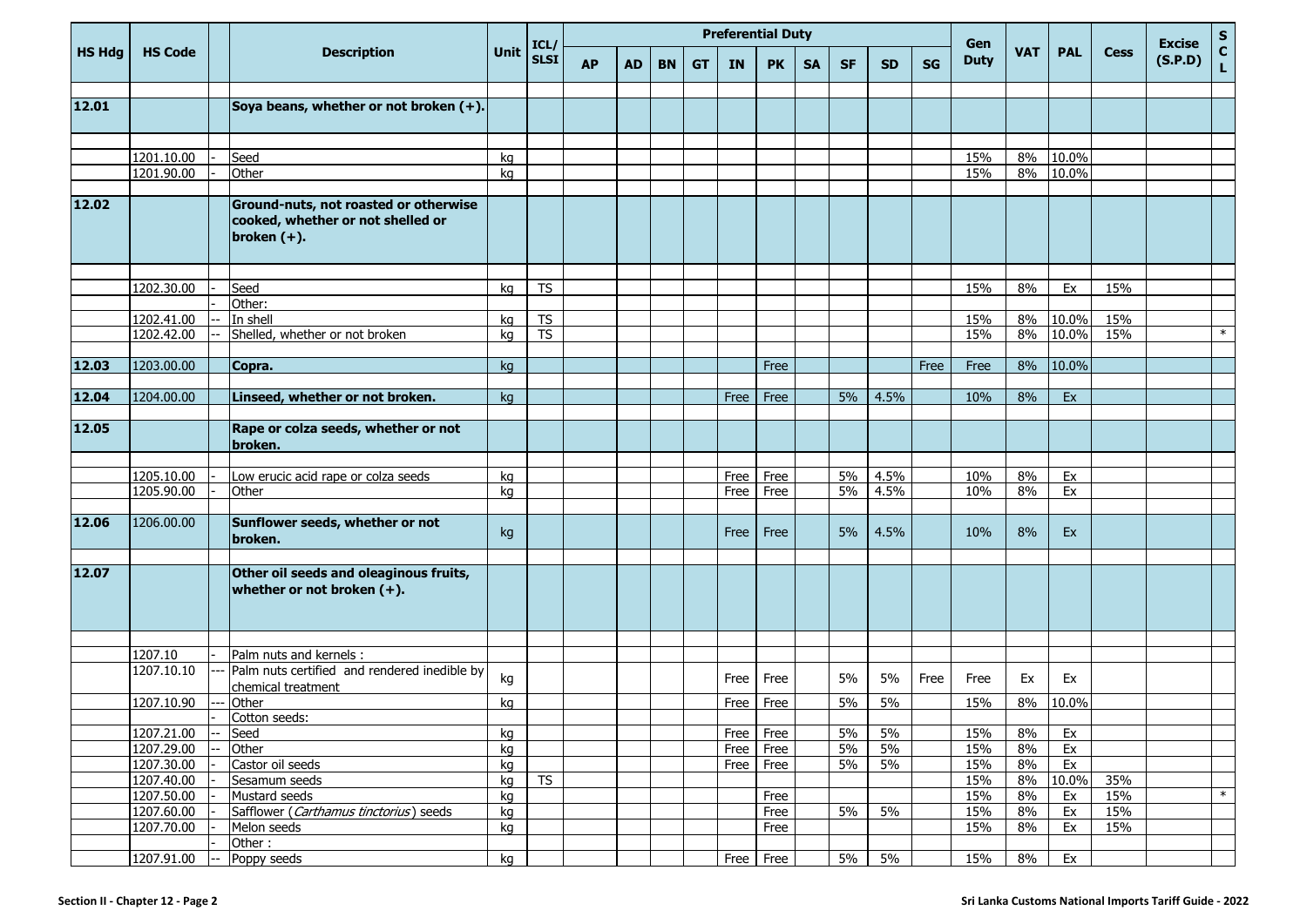|               |                |                                                                                                      |             | ICL/                   | <b>Preferential Duty</b> |           |           |           |           |           |           |              |              |           |                    |            |            |             | <b>Excise</b> | $\mathsf{s}$       |
|---------------|----------------|------------------------------------------------------------------------------------------------------|-------------|------------------------|--------------------------|-----------|-----------|-----------|-----------|-----------|-----------|--------------|--------------|-----------|--------------------|------------|------------|-------------|---------------|--------------------|
| <b>HS Hdg</b> | <b>HS Code</b> | <b>Description</b>                                                                                   | <b>Unit</b> | <b>SLSI</b>            | <b>AP</b>                | <b>AD</b> | <b>BN</b> | <b>GT</b> | <b>IN</b> | <b>PK</b> | <b>SA</b> | <b>SF</b>    | <b>SD</b>    | <b>SG</b> | Gen<br><b>Duty</b> | <b>VAT</b> | <b>PAL</b> | <b>Cess</b> | (S.P.D)       | $\mathbf{C}$<br>Ĺ. |
|               |                |                                                                                                      |             |                        |                          |           |           |           |           |           |           |              |              |           |                    |            |            |             |               |                    |
|               | 1207.99        | Other:                                                                                               |             |                        |                          |           |           |           |           |           |           |              |              |           |                    |            |            |             |               |                    |
|               | 1207.99.10     | Tea seeds                                                                                            | kg          |                        |                          |           |           |           |           | Free      |           |              |              | Free      | Free               | 8%         | Ex         |             |               |                    |
|               | 1207.99.90     | Other                                                                                                | kg          |                        |                          |           |           |           |           | Free      |           |              |              |           | 15%                | 8%         | Ex         | 15%         |               |                    |
|               |                |                                                                                                      |             |                        |                          |           |           |           |           |           |           |              |              |           |                    |            |            |             |               |                    |
| 12.08         |                | Flours and meals of oil seeds or<br>oleaginous fruits, other than those of<br>mustard.               |             |                        |                          |           |           |           |           |           |           |              |              |           |                    |            |            |             |               |                    |
|               |                |                                                                                                      |             |                        |                          |           |           |           |           |           |           |              |              |           |                    |            |            |             |               |                    |
|               | 1208.10.00     | Of soya beans                                                                                        | kg          | <b>TS</b>              |                          |           |           |           |           | Free      |           |              |              |           | 15%                | 8%         | 10.0%      | 15%         |               |                    |
|               | 1208.90.00     | Other                                                                                                | ka          | $\overline{\text{TS}}$ |                          |           |           |           |           | Free      |           |              |              |           | 15%                | 8%         | 10.0%      | 15%         |               |                    |
| 12.09         |                | Seed, fruits and spores, of a kind used<br>for sowing.                                               |             |                        |                          |           |           |           |           |           |           |              |              |           |                    |            |            |             |               |                    |
|               |                |                                                                                                      |             |                        |                          |           |           |           |           |           |           |              |              |           |                    |            |            |             |               |                    |
|               | 1209.10.00     | Sugar beet seeds                                                                                     | kg          |                        |                          |           |           |           | Free      | Free      |           | Free         | Free         | Free      | Free               | 8%         | Ex         |             |               |                    |
|               | 1209.21.00     | Seeds of forage plants :<br>Lucerne (alfalfa) seeds                                                  |             |                        |                          |           |           |           | Free      | Free      |           |              |              | Free      |                    | 8%         | Ex         |             |               |                    |
|               | 1209.22.00     | Clover (Trifolium spp.) seeds                                                                        | kg<br>kg    |                        |                          |           |           |           | Free      | Free      |           | Free<br>Free | Free<br>Free | Free      | Free<br>Free       | 8%         | Ex         |             |               |                    |
|               | 1209.23.00     | Fescue seeds                                                                                         | kg          |                        |                          |           |           |           | Free      | Free      |           | Free         | Free         | Free      | Free               | 8%         | Ex         |             |               |                    |
|               | 1209.24.00     | Kentucky blue grass (Poa pratensis L.) seeds                                                         | kg          |                        |                          |           |           |           | Free      | Free      |           | Free         | Free         | Free      | Free               | 8%         | Ex         |             |               |                    |
|               | 1209.25.00     | Rye grass (Lolium multiflorum Lam., Lolium<br>perenne L.) seeds                                      | kg          |                        |                          |           |           |           | Free      | Free      |           | Free         | Free         | Free      | Free               | 8%         | Ex         |             |               |                    |
|               | 1209.29.00     | Other                                                                                                | kg          |                        |                          |           |           |           | Free      | Free      |           | Free         | Free         | Free      | Free               | 8%         | Ex         |             |               |                    |
|               | 1209.30.00     | Seeds of herbeceous plants cultivated<br>principally for their flowers                               | kg          |                        |                          |           |           |           | Free      | Free      |           | Free         | Free         | Free      | Free               | 8%         | Ex         |             |               |                    |
|               |                | Other:                                                                                               |             |                        |                          |           |           |           |           |           |           |              |              |           |                    |            |            |             |               |                    |
|               | 1209.91.00     | Vegetable seeds                                                                                      | ka          |                        | Free                     |           |           |           | Free      | Free      |           | Free         |              | Free      | Free               | Ex         | 10.0%      |             |               |                    |
|               | 1209.99        | Other:                                                                                               |             |                        |                          |           |           |           |           |           |           |              |              |           |                    |            |            |             |               |                    |
|               | 1209.99.10     | Fruit seeds                                                                                          | kg          |                        |                          |           |           |           | Free      | Free      |           | Free         |              | Free      | Free               | Ex         | 10.0%      |             |               |                    |
|               | 1209.99.90     | Other                                                                                                | kg          |                        |                          |           |           |           | Free      | Free      |           | Free         | Free         | Free      | Free               | 8%         | 10.0%      |             |               |                    |
|               |                |                                                                                                      |             |                        |                          |           |           |           |           |           |           |              |              |           |                    |            |            |             |               |                    |
| 12.10         |                | Hop cones, fresh or dried, whether or<br>not ground, powdered or in the form of<br>pellets; lupulin. |             |                        |                          |           |           |           |           |           |           |              |              |           |                    |            |            |             |               |                    |
|               | 1210.10.00     | Hop cones, neither ground nor powdered<br>nor in the form of pellets                                 | kg          |                        |                          |           |           |           | Free      | Free      |           | Free         | Free         | Free      | Free               | 8%         | 10.0%      |             |               |                    |
|               | 1210.20.00     | Hop cones, ground, powdered or in the<br>form of pellets; lupulin                                    | kg          |                        |                          |           |           |           | Free      | Free      |           | Free         | Free         | Free      | Free               | 8%         | 10.0%      |             |               |                    |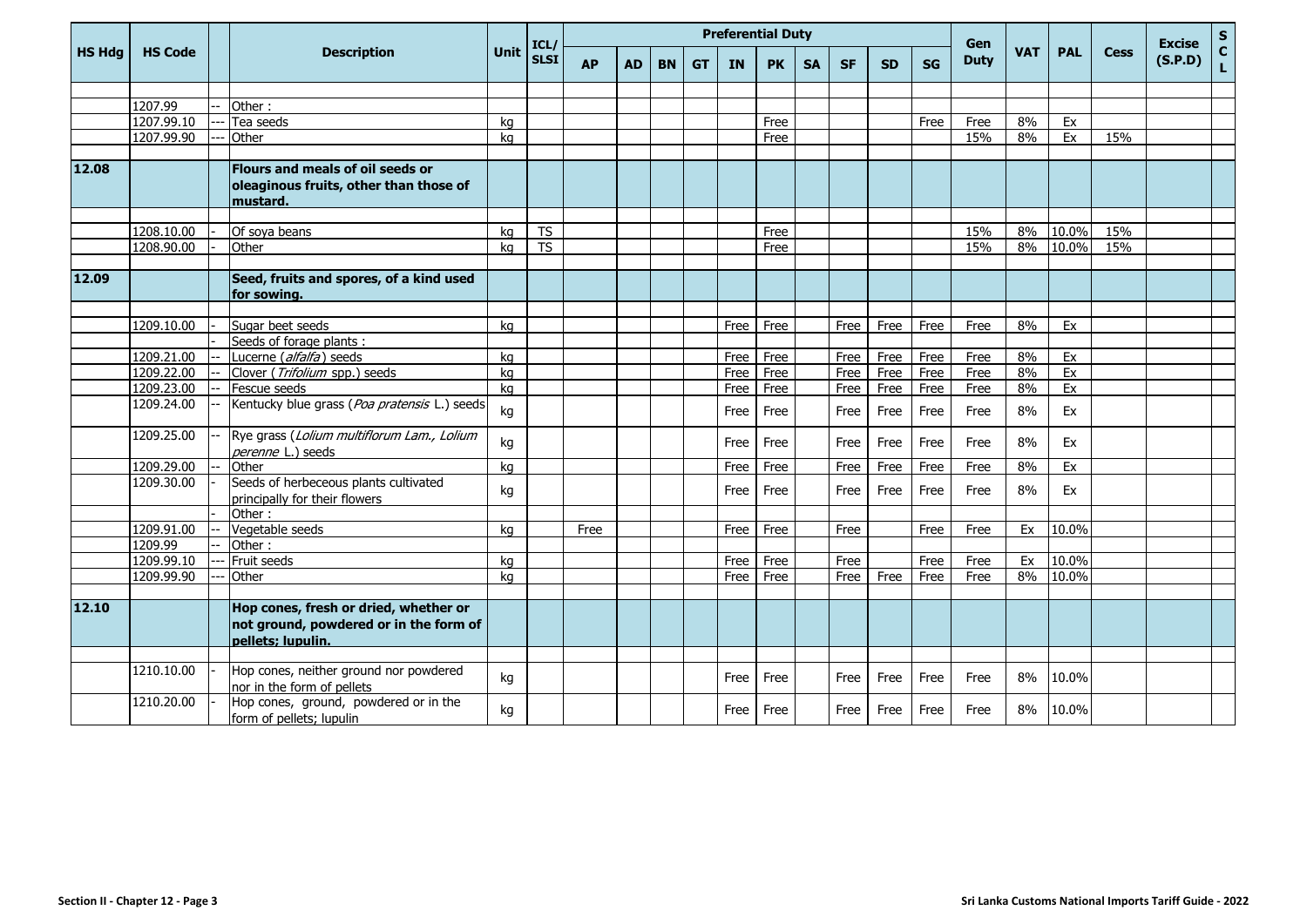|               |                          |                                                                                                                                                                                                                                                                                                                                                                               | <b>Unit</b> | ICL/        | <b>Preferential Duty</b> |           |           |           |              |              |           |              |              |              | Gen          |            |            |             | <b>Excise</b> | ${\sf s}$                    |
|---------------|--------------------------|-------------------------------------------------------------------------------------------------------------------------------------------------------------------------------------------------------------------------------------------------------------------------------------------------------------------------------------------------------------------------------|-------------|-------------|--------------------------|-----------|-----------|-----------|--------------|--------------|-----------|--------------|--------------|--------------|--------------|------------|------------|-------------|---------------|------------------------------|
| <b>HS Hdg</b> | <b>HS Code</b>           | <b>Description</b>                                                                                                                                                                                                                                                                                                                                                            |             | <b>SLSI</b> | <b>AP</b>                | <b>AD</b> | <b>BN</b> | <b>GT</b> | <b>IN</b>    | <b>PK</b>    | <b>SA</b> | <b>SF</b>    | <b>SD</b>    | <b>SG</b>    | <b>Duty</b>  | <b>VAT</b> | <b>PAL</b> | <b>Cess</b> | (S.P.D)       | $\mathbf{C}$<br>$\mathbf{L}$ |
|               |                          |                                                                                                                                                                                                                                                                                                                                                                               |             |             |                          |           |           |           |              |              |           |              |              |              |              |            |            |             |               |                              |
| 12.11         |                          | Plants and parts of plants (including<br>seeds and fruits), of a kind used<br>primarily in perfumery, in pharmacy or<br>for insecticidal, fungicidal or similar<br>purposes, fresh, chilled, frozen or<br>dried, whether or not cut, crushed or<br>powdered.                                                                                                                  |             |             |                          |           |           |           |              |              |           |              |              |              |              |            |            |             |               |                              |
|               |                          |                                                                                                                                                                                                                                                                                                                                                                               |             |             |                          |           |           |           |              |              |           |              |              |              |              |            | 10.0%      |             |               |                              |
|               | 1211.20.00<br>1211.30.00 | Ginseng roots<br>Coca leaf                                                                                                                                                                                                                                                                                                                                                    | kg<br>kg    |             |                          |           |           |           | Free<br>Free | Free<br>Free |           | Free<br>Free | Free<br>Free | Free<br>Free | Free<br>Free | 8%<br>8%   | 10.0%      |             |               |                              |
|               | 1211.40.00               | Poppy straw                                                                                                                                                                                                                                                                                                                                                                   | kg          |             |                          |           |           |           | Free         | Free         |           | Free         | Free         | Free         | Free         | 8%         | 10.0%      |             |               |                              |
|               | 1211.50.00               | Ephedra                                                                                                                                                                                                                                                                                                                                                                       | kg          |             |                          |           |           |           | Free         | Free         |           | Free         | Free         | Free         | Free         | 8%         | 10.0%      |             |               |                              |
|               | 1211.90                  | Other:                                                                                                                                                                                                                                                                                                                                                                        |             |             |                          |           |           |           |              |              |           |              |              |              |              |            |            |             |               |                              |
|               | 1211.90.10               | Dried Cinnamon leaves, without any parts of<br>branches                                                                                                                                                                                                                                                                                                                       | kg          |             |                          |           |           |           | Free         | Free         |           | Free         | Free         | Free         | Free         | 8%         | 10.0%      |             |               |                              |
|               | 1211.90.90               | Other                                                                                                                                                                                                                                                                                                                                                                         | kg          |             |                          |           |           |           | Free         | Free         |           | Free         | Free         | Free         | Free         | 8%         | 10.0%      |             |               |                              |
| 12.12         |                          | Locust beans, seaweeds and other<br>algae, sugar beet and sugar cane,<br>fresh, chilled, frozen or dried, whether<br>or not ground; fruit stones and kernels<br>and other vegetable products<br>(including unroasted chicory roots of<br>the variety Cichorium intybus sativum)<br>of a kind used primarily for human<br>consumption, not elsewhere specified<br>or included. |             |             |                          |           |           |           |              |              |           |              |              |              |              |            |            |             |               |                              |
|               |                          |                                                                                                                                                                                                                                                                                                                                                                               |             |             |                          |           |           |           |              |              |           |              |              |              |              |            |            |             |               |                              |
|               | 1212.21.00               | Seaweeds and other algae:<br>Fit for human consumption                                                                                                                                                                                                                                                                                                                        | kg          |             |                          |           |           |           |              | Free         |           |              | 4.5%         |              | 15%          | 8%         | 10.0%      |             |               |                              |
|               | 1212.29                  | Other:                                                                                                                                                                                                                                                                                                                                                                        |             |             |                          |           |           |           |              |              |           |              |              |              |              |            |            |             |               |                              |
|               | 1212.29.10               | "Live Rock" as certified by the National<br>Aquaculture Devlopment Authority                                                                                                                                                                                                                                                                                                  | kg          |             |                          |           |           |           |              | Free         |           |              |              |              | 15%          | 8%         | 10.0%      |             |               |                              |
|               | 1212.29.90               | Other                                                                                                                                                                                                                                                                                                                                                                         | kg          |             |                          |           |           |           |              | Free         |           |              |              |              | 15%          | 8%         | 10.0%      |             |               |                              |
|               |                          | Other:                                                                                                                                                                                                                                                                                                                                                                        |             |             |                          |           |           |           |              |              |           |              |              |              |              |            |            |             |               |                              |
|               | 1212.91.00               | Sugar beet                                                                                                                                                                                                                                                                                                                                                                    | kg          |             |                          |           |           |           |              | Free         |           |              |              |              | 15%          | 8%         | 10.0%      | 15%         |               |                              |
|               | 1212.92.00               | Locust beans (carob)                                                                                                                                                                                                                                                                                                                                                          | kg          |             |                          |           |           |           |              | Free         |           |              |              |              | 15%          | 8%         | 10.0%      | 15%         |               |                              |
|               | 1212.93.00               | Sugar cane                                                                                                                                                                                                                                                                                                                                                                    | kg          |             |                          |           |           |           |              | Free         |           |              |              |              | 15%          | 8%         | 10.0%      | 15%         |               |                              |
|               | 1212.94.00               | Chicory roots                                                                                                                                                                                                                                                                                                                                                                 | kg          |             |                          |           |           |           |              | Free         |           |              |              |              | 15%          | 8%         | 10.0%      | 15%         |               |                              |
|               | 1212.99.00               | Other                                                                                                                                                                                                                                                                                                                                                                         | kg          |             |                          |           |           |           |              | Free         |           |              |              |              | 15%          | 8%         | 10.0%      | 15%         |               |                              |